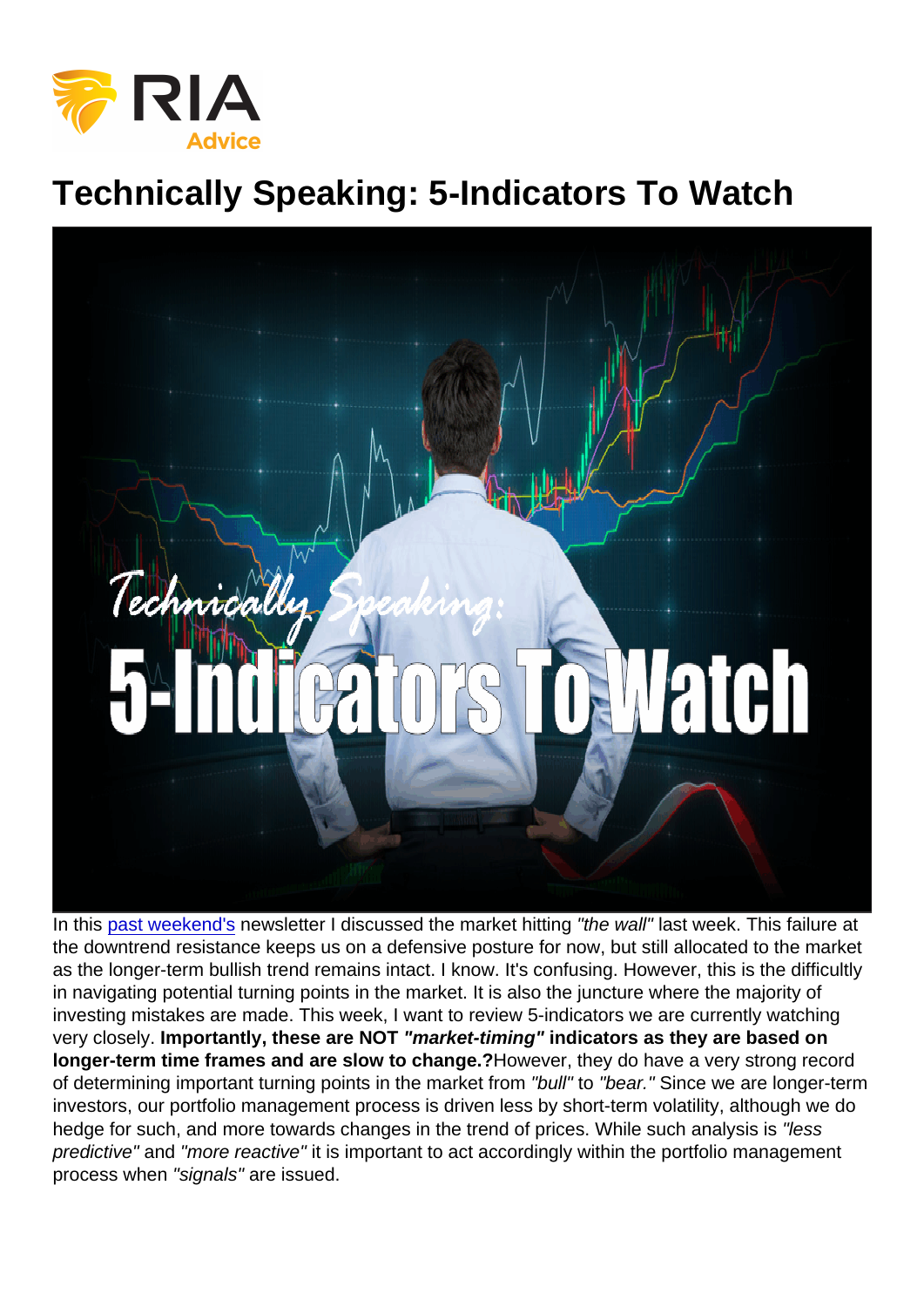## The Stock-Bond Ratio

Something that should be of little surprise to anyone is the relationship between interest rates and equities. When interest rates rise, particularly sharply, it negatively impacts the costs of borrowing, the valuation of capital expenditures from the return on investment, and consumption. This eventually translates into slower rates of economic growth, not to mention recessions, which ultimately translates into a repricing of equity valuation. The chart below shows that every time rates have reached the top of the long-term downtrend; the market has been impacted within the next 12-month period. Currently, that level on the 10-year Treasury is just a little above 3% on a log-scale.

One way to see this relationship more closely is by looking at the ratio between stocks and bonds. Again, we see that when the ratio, the difference between \$SPY and \$TLT, is at exceedingly high levels, it has been a good indication of more important inflection points in the market.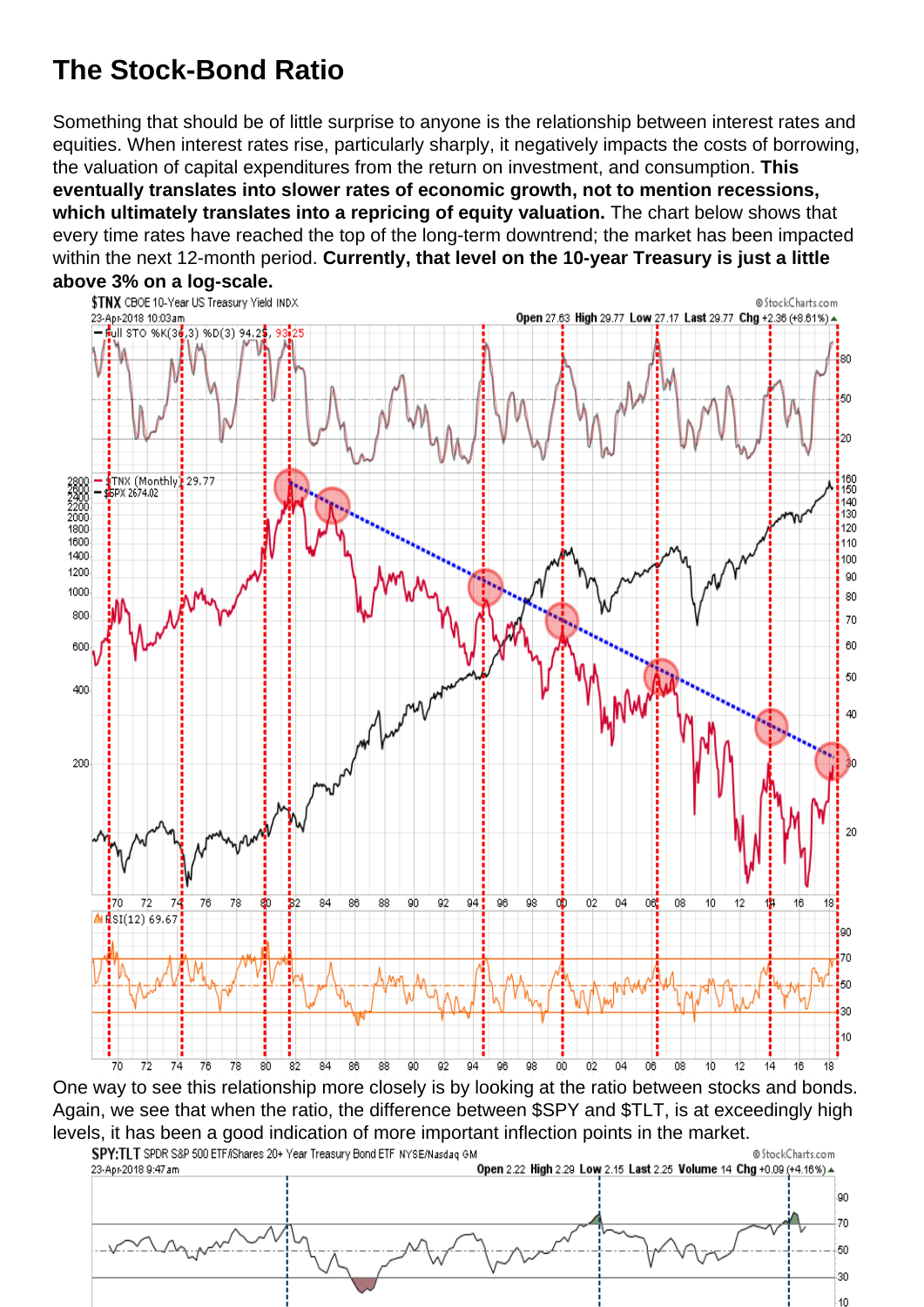The next series of charts focuses on the S&P 500 index and related price indicators on various time scales. Again, as I stated above, we are looking at very long-term measures (quarterly, monthly and weekly)?to determine potential changes in market dynamics. This analysis should NOT be used to make shorter-term trading decisions as these indications will take some time to develop.? As noted, this is where the majority of mistakes are made by investors as in the short-term (days and weeks) the market can certainly seem to defy the analysis. It is at this point where much of the analysis is dismissed under a "this time is different" scenario. However, these signals have, more often than not, given investors "fair warning" to modify inherent portfolio risk.

# Quarterly RSI

Quarterly analysis is only useful on an extremely long-term basis as it is extremely slow to change as the data is only valid as of the end of each quarter. However, since the first quarter of 2018 recently ended, we can take a look at the relative price measures for an update. The top part of the chart is the 3-year relative strength indicator.? Via [Stockcharts.com](http://stockcharts.com/school/doku.php?id=chart_school:technical_indicators:relative_strength_index_rsi):

"Developed by J. Welles Wilder, the Relative Strength Index (RSI) is a momentum oscillator that measures the speed and change of price movements. RSI oscillates between zero and 100. Traditionally, and according to Wilder, RSI is considered overbought when above 70 and oversold when below 30. RSI can also be used to identify the general trend."

Currently the RSI is registering levels of "overbought" conditions that have only been seen a few times in history. At every one of these points the market has experienced a correctionary period. What separated the price correction from just a "correction within an ongoing bull trend" and an outright a "full-blown mean reverting event"?resides on valuation levels when signals were triggered. With valuations currently at the second highest level in history, one should be able to surmise the most likely outcome.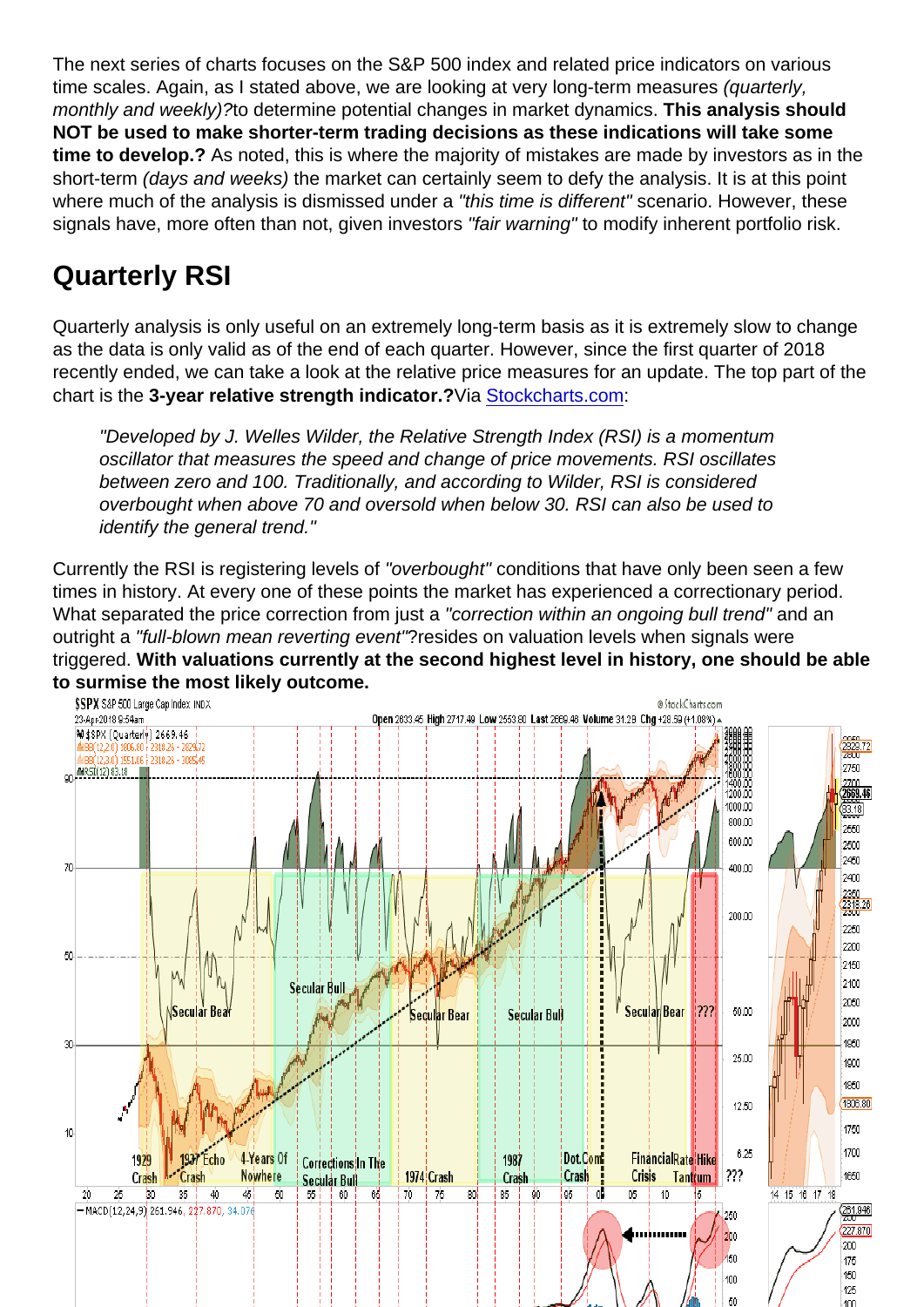## Monthly MACD

If we look at "monthly" price indications we can speed up the signals a bit. This chart looks at the Moving Average Convergence Divergence (MACD) of the 3-year moving average (bottom panel). ?Via [Stockcharts.com](http://stockcharts.com/school/doku.php?id=chart_school:technical_indicators:moving_average_convergence_divergence_macd)

"Developed by Gerald Appel in the late seventies, the Moving Average Convergence/Divergence oscillator (MACD) is one of the simplest and most effective momentum indicators available. The MACD turns two trend-following indicators,?moving averages, into a momentum oscillator by subtracting the longer moving average from the shorter moving average. As a result, the MACD offers the best of both worlds:?trend following and momentum. ?The MACD fluctuates above and below the zero line as the moving averages converge, cross and diverge. Traders can look for signal line crossovers, centerline crossovers and divergences to generate signals."

Importantly, while the actual signal to occur provided sufficient warning to protect capital, the current signal combined with extreme overbought (top panel)?conditions and deviations (3 standard deviations of 3-year average) has not previously been linked to "bull market" continuations. With both quarterly and monthly measures suggesting much higher levels of capital risk, the question of? "timing" becomes more important.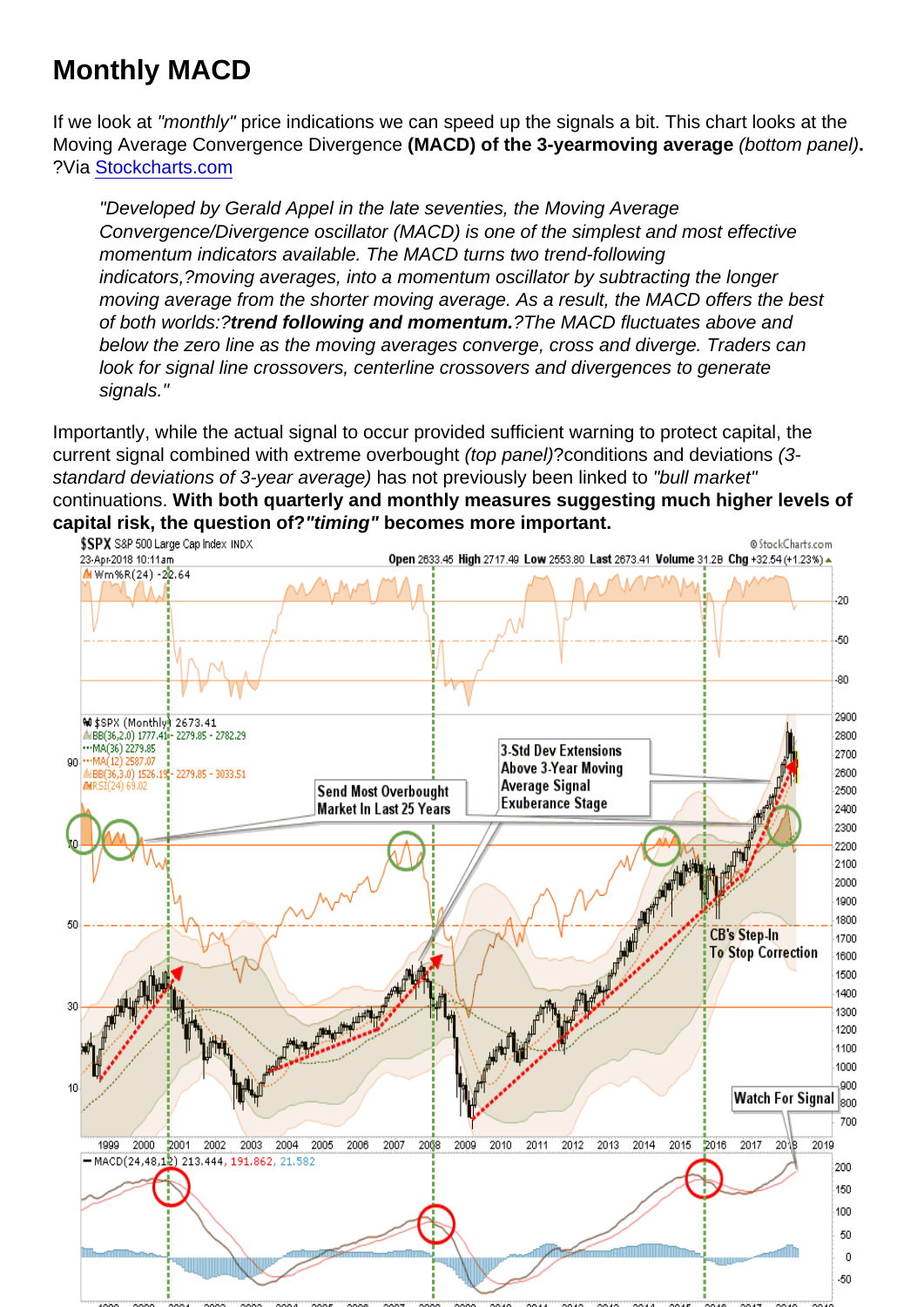#### Weekly Stochastics

The question of "timing" is where speeding up our measures to a "weekly" basis provides more beneficial analysis. In this analysis we look at the 1-year full Stochastic Oscillator.?? Via [Stockcharts.com](http://stockcharts.com/school/doku.php?id=chart_school:technical_indicators:stochastic_oscillator_fast_slow_and_full)

"Developed by George C. Lane in the late 1950s, the Stochastic Oscillator is a momentum indicator that shows the location of the close relative to the high-low range over a set number of periods. According to an interview with Lane, the Stochastic Oscillator 'doesn't follow price, it doesn't follow volume or anything like that. It follows the speed or the momentum of price. As a rule, the momentum changes direction before price.'?

As shown by the vertical blue lines, "sell signals" from high levels, as we are at now, have been good predictors of both corrections and bear markets. The problem is that it doesn't distinguish between the two. Therefore, as stated, it is best combined with the monthly and quarterly data above to confirm longer-term trends.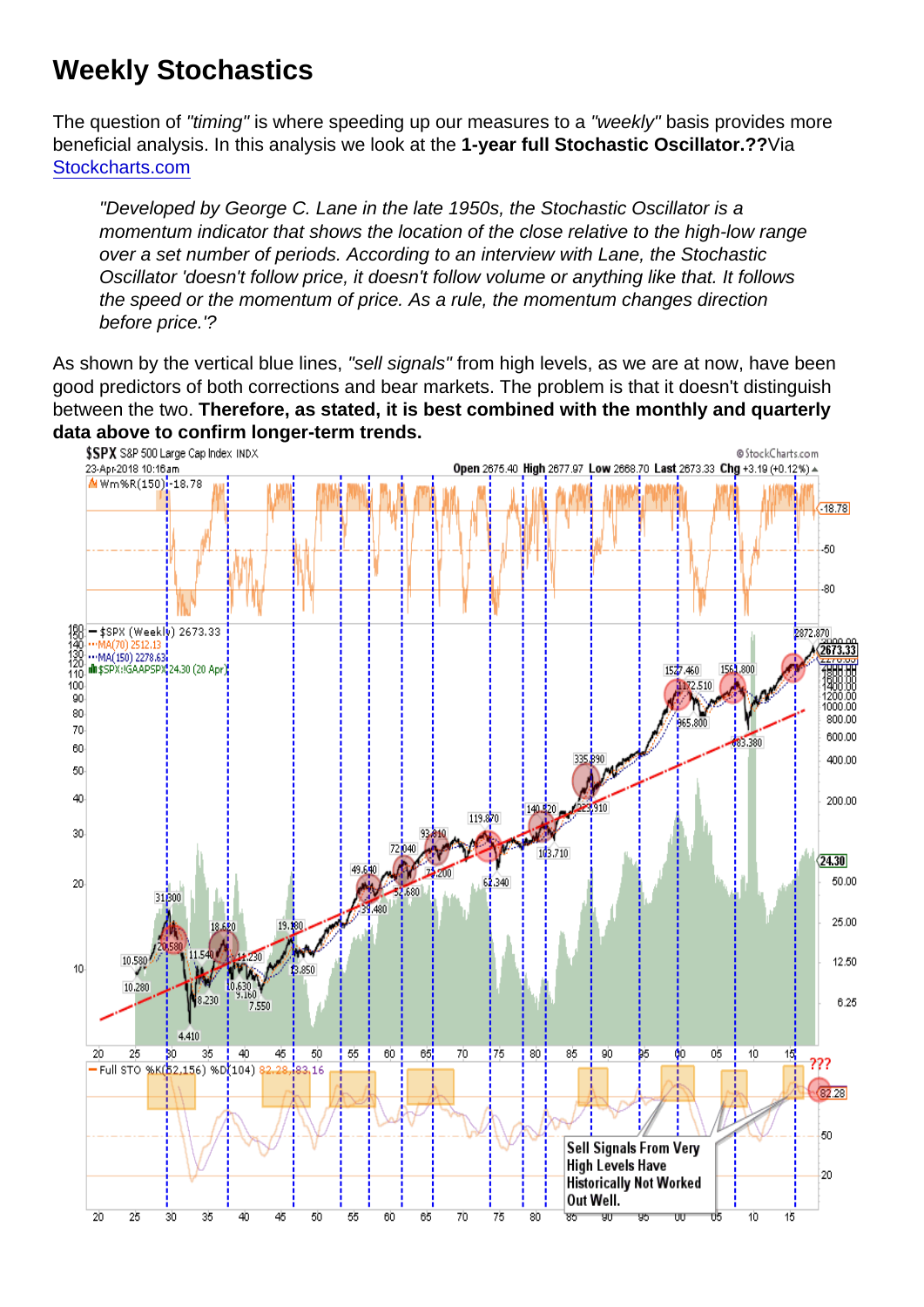# Putting It All Together

The chart below pulls all the measures above into a monthly chart. We also add two more confirming indicators - the [Coppock Curve](http://stockcharts.com/school/doku.php?id=chart_school:technical_indicators:coppock_curve) and the [Ultimate Oscillator](http://stockcharts.com/school/doku.php?id=chart_school:technical_indicators:ultimate_oscillator). Via Stockcharts.com

"The Coppock Curve is a momentum indicator developed by Edwin 'Sedge' Coppock, who was an economist by training. Coppock introduced the indicator in Barron's in October 1965. The goal of this indicator is to identify long-term buying opportunities in the S&P 500. The signal is very simple. Coppock used monthly data to identify buying opportunities when the indicator moved from negative territory to positive territory.""The Ultimate Oscillator, developed by Larry Williams in 1976, is a momentum oscillator designed to capture momentum across three different time-frames. The multiple timeframe objective seeks to avoid the pitfalls of other oscillators. Many?momentum oscillators?surge at the beginning of a strong advance and then form a bearish divergence as the advance continues. This is because they are stuck with one timeframe. The Ultimate Oscillator attempts to correct this fault by incorporating longer timeframes into the basic formula."

What is most important about technical analysis is not to rely solely on one indicator. Such can, and often does, lead to false signals that can impair performance over time though higher volatility, turnover, and emotional wear. This is especially the case with shorter-term signals (daily and weekly)?which tends to lead to the assumption that price analysis doesn't work. However, when several indicators begin to produce the same signals, that "confirmation" provides for a more reliable outcome. (Note that I said "more reliable" not "perfect.")